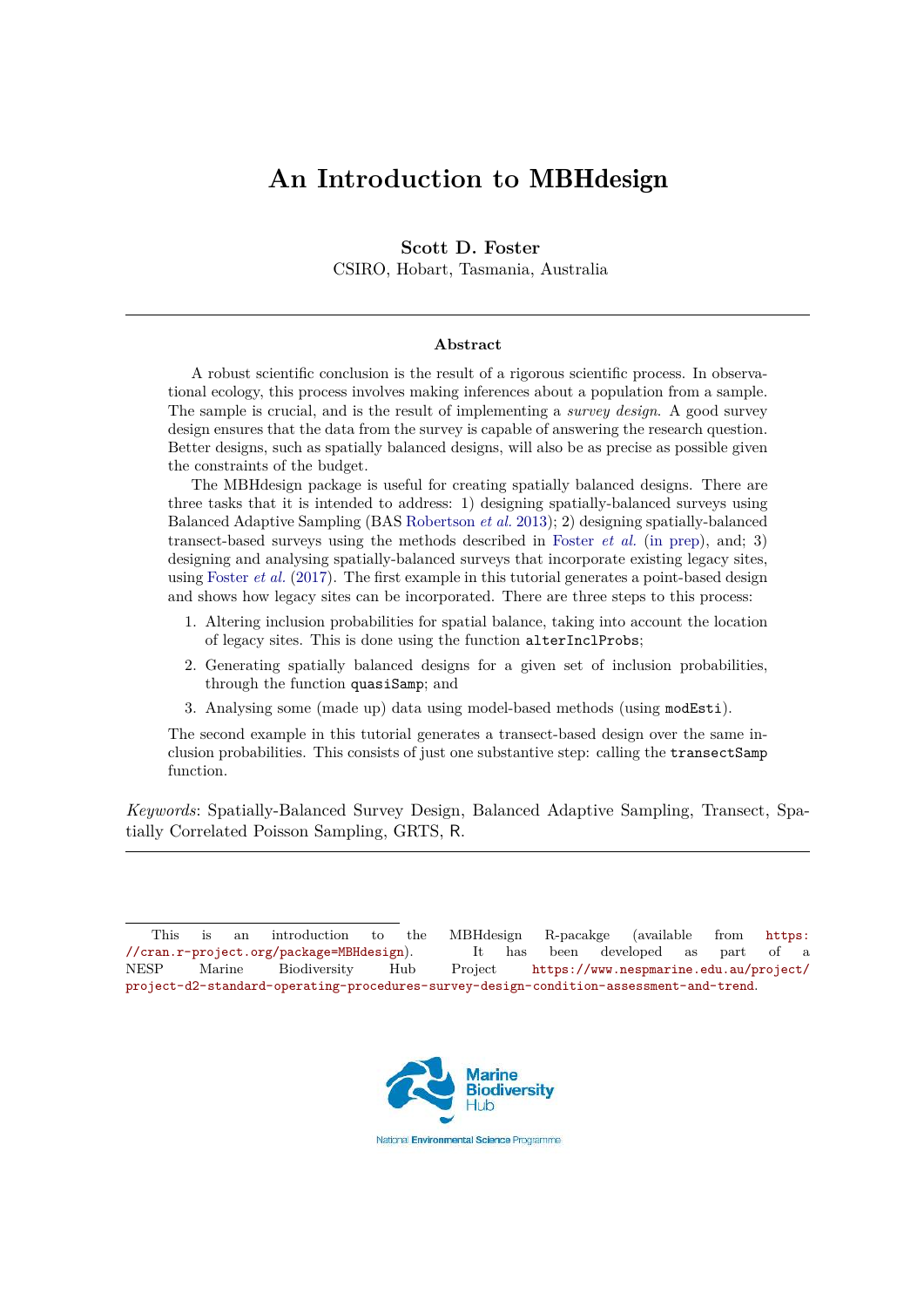|  | $MBH$ design |
|--|--------------|
|--|--------------|

# **First Things First**

Before starting with this introduction to MBHdesign, we need to make sure that everything is set up properly. Much of this will vary from computer to computer, but you must have a working version of R installed (preferably the recent release). This vignette was created using R version 4.1.2 (2021-11-01). It does not matter whether you prefer to use R through a development environment (such as RStudio) or through the command line – the results will be the same. So, start R and then:

**install.packages**( "MBHdesign")

You will be asked which repository you want to use. Just use one that is geographically close to where you are (or where your computer is). Next load the package.

**library**( MBHdesign)

For illustration is is also good to fix the random number seed, so that this document is reproducible *exactly*. However, and due to R evoloving, the results may differ between different versions of R. In particular,  $R/3.6$  could be quite different from  $R/3.5$ .

**set.seed**( 747) *#a 747 is a big plane*

Now, we are good to go with the rest of the introduction.

# **A Point-Based Design**

Let's pretend that we want to generate  $n = 10$  samples on a grid of points (representing the centres of a tessellation). The grid of points consists of  $N = 100 \times 100 = 10000$  points in 2-dimensional space (spanning the interval [0*,* 1] in both dimensions). Let's also pretend that there are 3 legacy sites, that have been sampled in previous survey efforts, and we wish to revisit them in the current survey. The legacy sites are located at random throughout the study area. Here, I have generated it all in R (painstakingly), but in a real application, most of this information could be read in from file.

```
#number of samples
n < - 10#number of points to sample from
N < - 100^2#the sampling grid (offset so that the edge locations have same area)
offsetX <- 1/(2*sqrt( N))
my.seq <- seq( from=offsetX, to=1-offsetX, length=sqrt(N))
X <- expand.grid( my.seq, my.seq)
#the legacy sites (three of them)
legacySites <- matrix( runif( 6), ncol=2, byrow=TRUE)
#names can be useful
colnames( X) <- colnames( legacySites) <- c("X1","X2")
```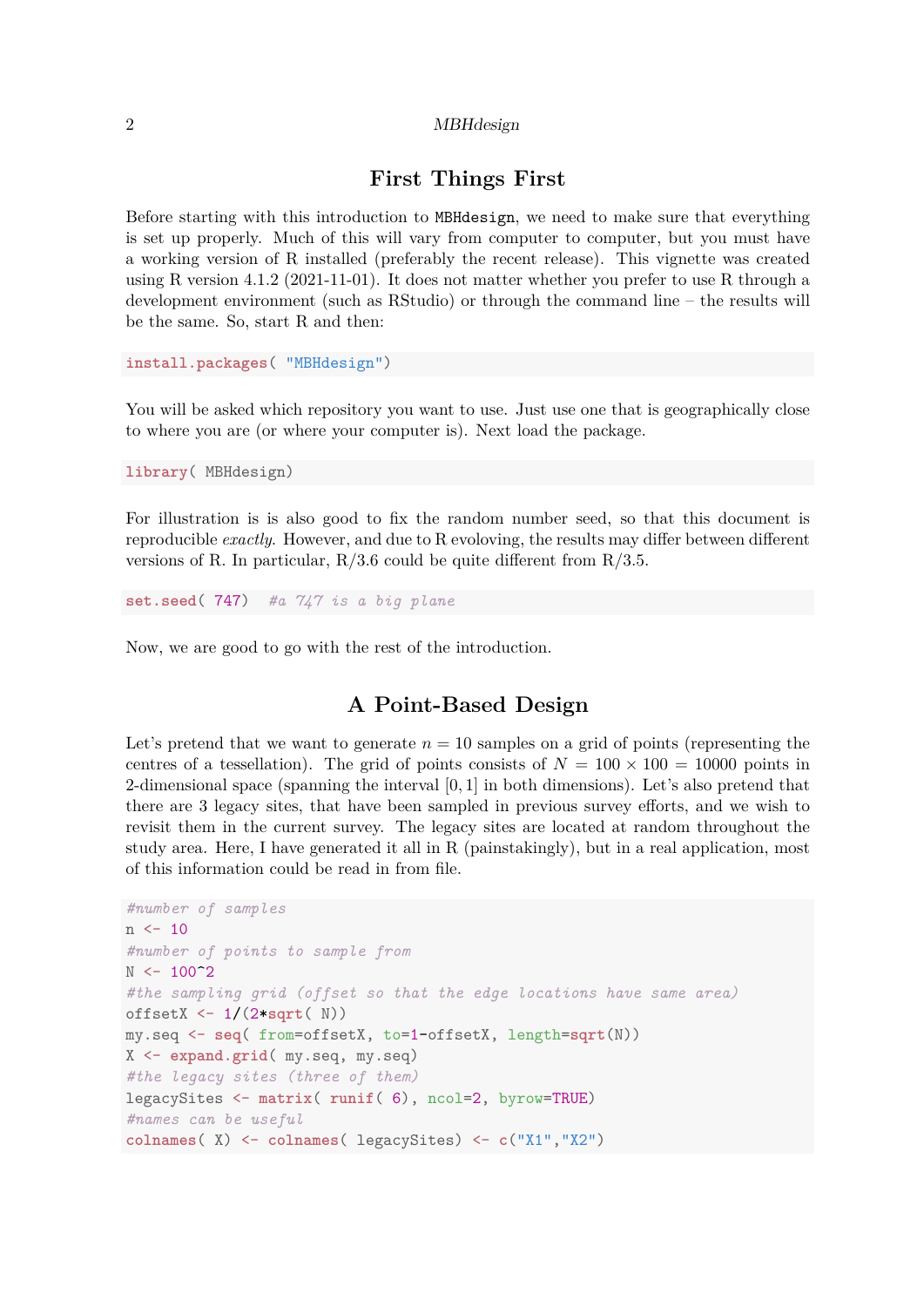### **Inclusion Probabilities**

Key to this whole design process is the concept of inclusion probabilities. Inclusion probabilities define the chance that any particular site will be part of the sample. So, if a site's inclusion probability is small, then the site is unlikely to be included into the sample. Specifying inclusion probabilities can improve efficiency of the sampling design. That is, standard errors can be reduced for a given number of samples. The 'trick' is to specify inclusion probabilities so that the sites that should have highly variable observations are sampled more often (e.g. [Grafström and Tillé 2013\)](#page-16-3). In ecology, variance often increases with abundance (due to Taylor's Power Law; [Taylor 1961\)](#page-16-4), so inclusion probabilities could be increased with abundance. If there is no knowledge about the area being sampled, then all sites should be given equal inclusion probabilities (equal to  $\frac{n}{N}$ ). The only formal requirement, in terms of MBHdesign, is that the inclusion probabilities must sum to *n*.

Here, we are going to pretend that there is some gradient in the variance of the population under study. We stress that this is illustrative only.

```
#non-uniform inclusion probabilities
inclProbs <- 1-exp(-X[,1])
#scaling to enforce summation to n
inclProbs <- n * inclProbs / sum( inclProbs)
#uniform inclusion probabilities would be inclProbs <- rep( n/N, times=N)
#visualise
image( x=unique( X[,1]), y=unique( X[,2]),
   z=matrix( inclProbs, nrow=sqrt(nrow(X)), ncol=sqrt(nrow( X))),
   main="(Undadjusted) Inclusion Probabilities",
   ylab=colnames( X)[2], xlab=colnames( X)[1])
#The legacy locations
points( legacySites, pch=21, bg=grey(0.75), cex=1.5)
```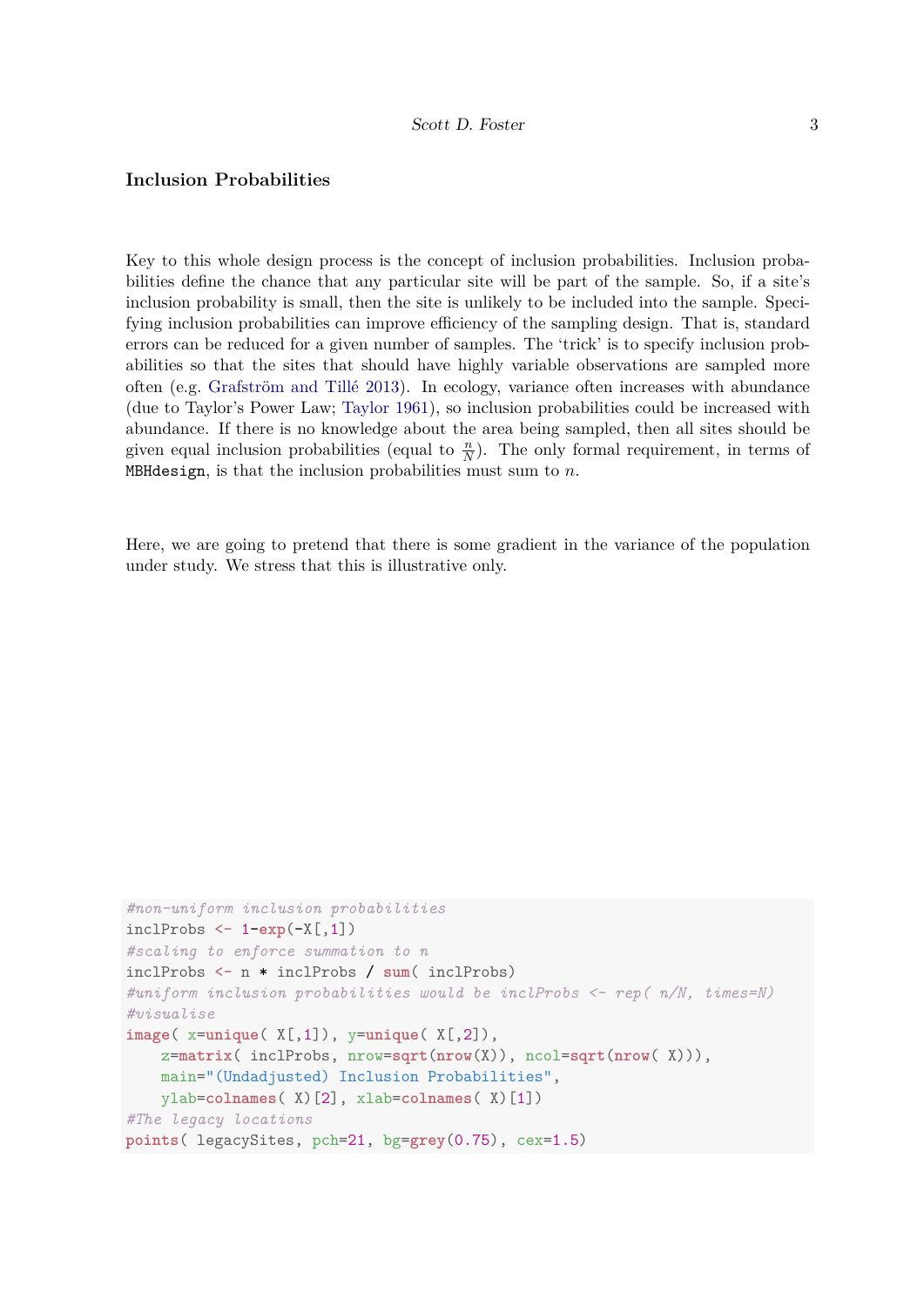

### **Accommodating Legacy Sites**

To generate a design that is spatially balanced *in both the n new sample sites and the legacy sites*, we adjust the inclusion probabilities. The adjustment (see [Foster](#page-16-2) *et al.* [2017\)](#page-16-2) reduces the inclusion probabilities so that sites near legacy sites are less likely to be chosen in the new sample.

```
#alter inclusion probabilities
# so that new samples should be well-spaced from legacy
altInclProbs <- alterInclProbs( legacy.sites=legacySites,
                potential.sites=X, inclusion.probs = inclProbs)
#visualise
image( x=unique( X[,1]), y=unique( X[,2]),
    z=matrix( altInclProbs, nrow=sqrt(nrow(X)), ncol=sqrt(nrow( X))),
    main="Adjusted Inclusion Probabilities",
    ylab=colnames( X)[2], xlab=colnames( X)[1])
#The legacy locations
points( legacySites, pch=21, bg=grey(0.75), cex=1.5)
```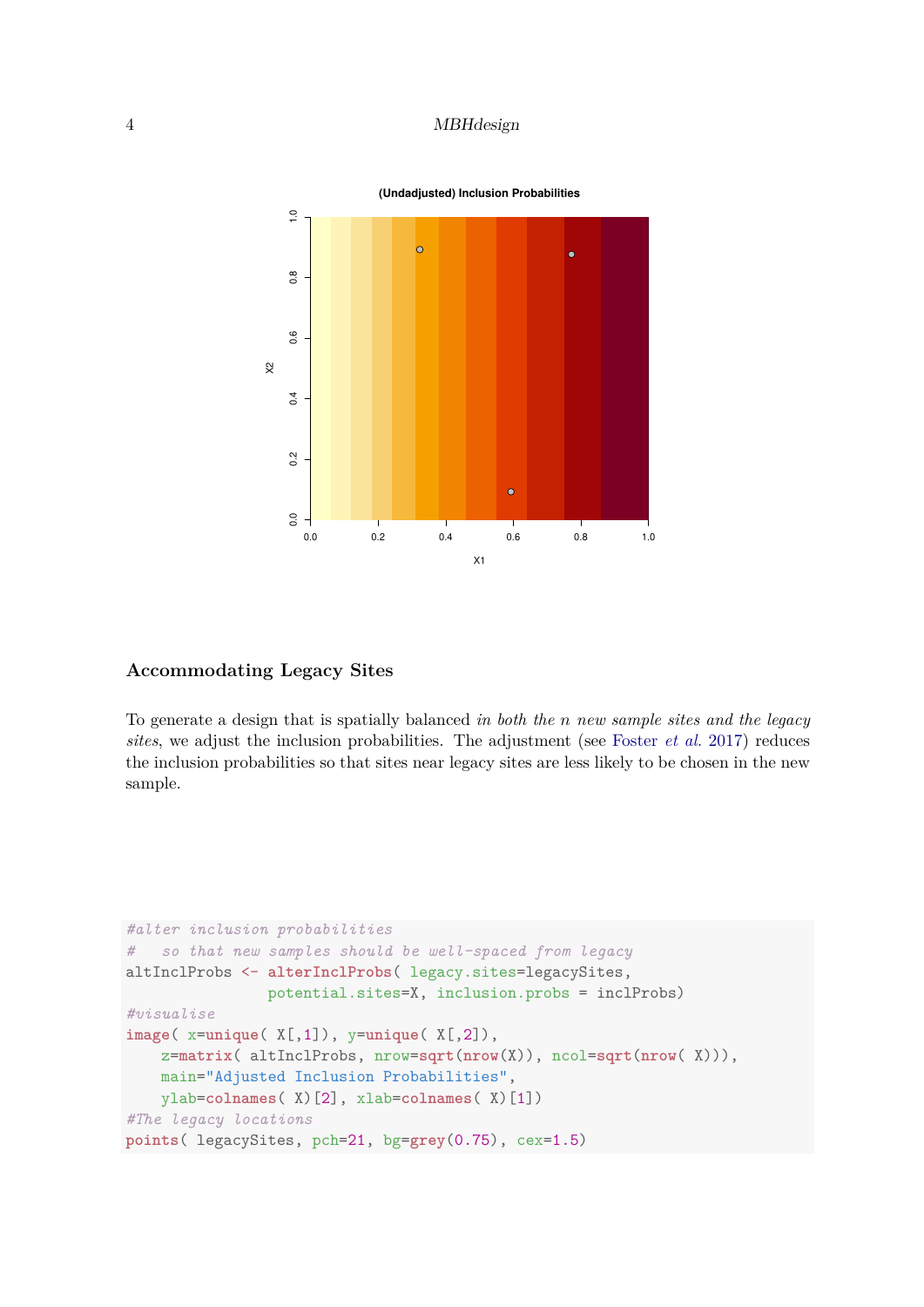

So, the inclusion probabilities have been reduced around the legacy sites. It is perhaps worth noting that the reduction in inclusion probabilities, due to the legacy sites, can be viewed as *sequential*. This means that the reduction for any legacy site is in addition to the reduction of all of the other legacy sites – there is no extra joint effect. Also, the adjustment is proportional to the original inclusion probability, so that a small inclusion probability and a large inclusion probability are both adjusted proportionally to the same amount.

There are some other arguments to the altInclProbs() function (omitted for clarity here). These can be seen to refine the call and/or to make the computer to do its work quicker. Type ?altInclProbs for more details.

#### **Generating the Design**

Irrespective of how the inclusion probabilities were obtained, we can now use them to generate a spatially balanced design.

```
#generate the design according to the altered inclusion probabilities.
samp <- quasiSamp( n=n, dimension=2,
        study.area=matrix( c(0,0, 0,1, 1,1, 1,0),ncol=2, byrow=TRUE),
        potential.sites=X, inclusion.probs=altInclProbs)
#visualise
image( x=unique( X[,1]), y=unique( X[,2]),
    z=matrix( altInclProbs, nrow=sqrt(nrow(X)), ncol=sqrt(nrow( X))),
    main="Adjusted Inclusion Probabilities",
    ylab=colnames( X)[2], xlab=colnames( X)[1])
#The legacy locations
points( legacySites, pch=21, bg=grey(0.75), cex=1.5)
points( samp[,1:2], pch=21)
```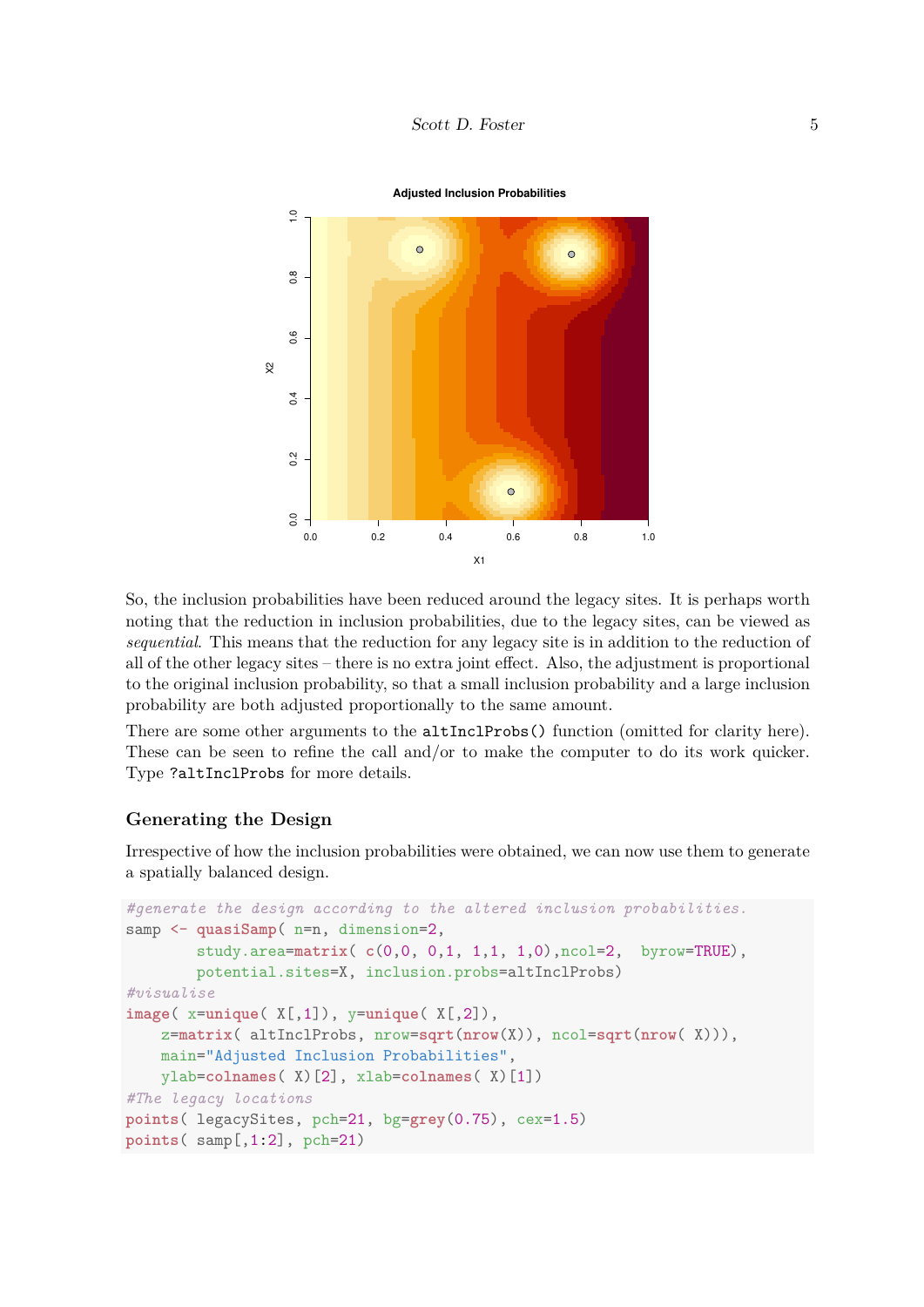

Voilà! A spatially balanced design that incorporates legacy sites. It is contained in the object samp, which looks like:

```
print( samp, row.names=FALSE)
   X1 X2 inclusion.probabilities ID
0.655 0.565 0.0014877155 5666
0.905 0.045 0.0018430432 491
0.585 0.715 0.0013607580 7159
0.835 0.495 0.0017528447 4984
0.215 0.825 0.0004362412 8222
0.715 0.275 0.0015475672 2772
0.465 0.605 0.0011510759 6047
0.965 0.935 0.0018418561 9397
0.555 0.415 0.0013184766 4156
```
0.805 0.195 0.0016915169 1981

The columns of samp are:

- The sample locations in the X1 and X2 dimensions;
- The inclusion probability for that sampling location; and
- The row number  $(ID)$ , of the original list of potential sites  $(X)$ .

### **Analysis**

After finalising the design, time comes to go and undertake the survey. For illustration, we do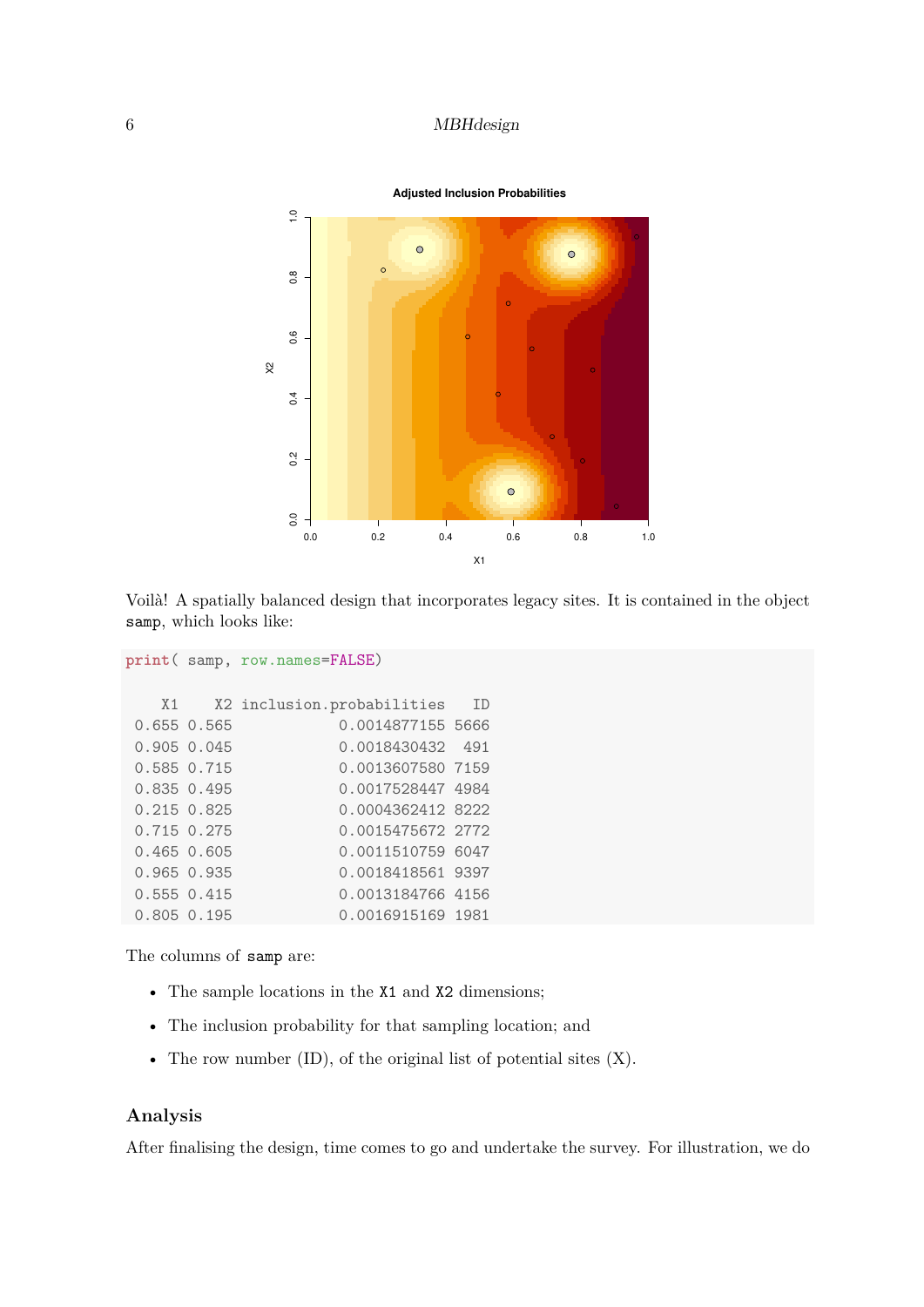this *in silico* and generate observations according to a pre-defined function (following [Foster](#page-16-2) *[et al.](#page-16-2)* [2017,](#page-16-2) amongst others).

```
#generate some `observations' for the new sites
Z <- 3*( X[samp$ID,1]+X[samp$ID,2]) +
                        sin( 6*( X[samp$ID,1]+X[samp$ID,2]))
#and some for the legacy sites
Zlegacy <- 3*( legacySites[,1]+legacySites[,2]) +
                        sin( 6*( legacySites[,1]+legacySites[,2]))
```
These data can be analysed in two ways: 1) design-based, which uses minimal assumptions about the data; and 2) model-based, which attempts to describe more aspects of the data. See [Foster](#page-16-2) *et al.* [\(2017\)](#page-16-2) for a more complete description. For design-based analysis we take a weighted average of the estimator for the legacy sites and the estimator for the new sites. In both cases the estimates follow [Horvitz and Thompson](#page-16-5) [\(1952\)](#page-16-5). Please do read the section in [Foster](#page-16-2) *et al.* [\(2017\)](#page-16-2) for comments on estimation, it could save you some grief.

```
#the proportion of legacy sites in the whole sample
fracLegacy <- nrow( legacySites) / (n+nrow( legacySites))
#inclusion probabilities for legacy sites
# (these are just made up, from uniform)
LegInclProbs <- rep( nrow( legacySites) / N, nrow( legacySites))
#estimator based on legacy sites only
legacyHT <- (1/N) * sum( Zlegacy / LegInclProbs)
#estimator based on new sites only
newHT <- (1/N) * sum( Z / inclProbs[samp$ID])
mean.estimator <- fracLegacy * legacyHT + (1-fracLegacy) * newHT
#print the mean
print( mean.estimator)
```

```
[1] 3.095743
```
This is pretty close to the true value of 2*.*9994. To get a standard error for this estimate, we use the cont\_analysis() function from the spsurvey[∗](#page-6-0) [\(Dumelle](#page-16-6) *et al.* [2021\)](#page-16-6), which implements the neighbourhood estimator of [Stevens and Olsen](#page-16-7) [\(2003\)](#page-16-7).

```
#load the spsurvey package
library( spsurvey)
#rescale the inclusion probs
# (the sample frames are the same in legacy and new sites)
tmpInclProbs <- ( c( inclProbs[samp$ID], LegInclProbs) / n) *
                                                (n+nrow(legacySites))
#create a temporary data frame
tmpDat <- data.frame( siteID=c( samp$ID, paste0( "legacy", 1:nrow(legacySites))),
                      wgt=1/tmpInclProbs,
```
<span id="page-6-0"></span><sup>∗</sup> In versions of spsurvey, prior to version 5, this was acievied through total.est()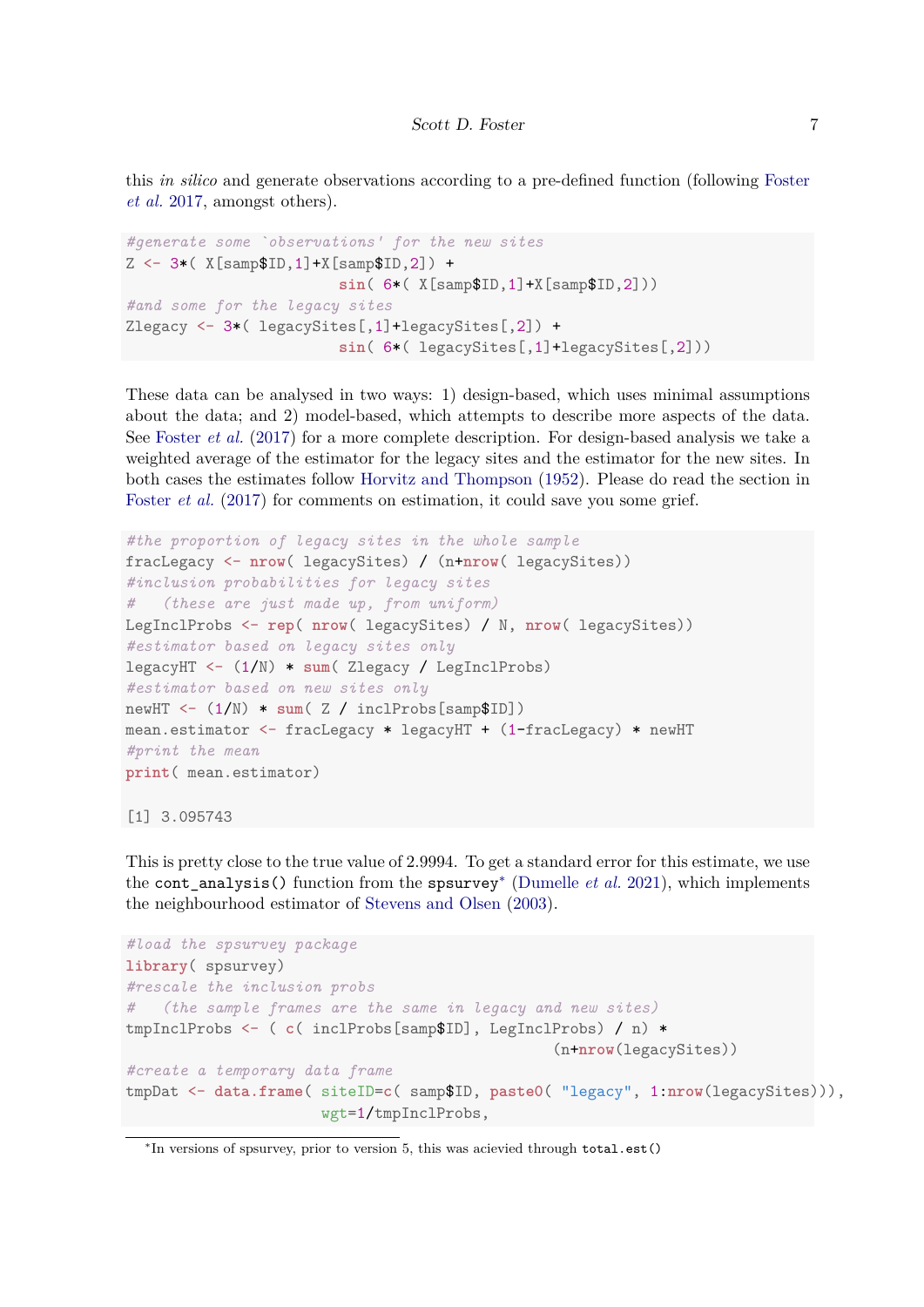```
xcoord=c(samp$X1,legacySites[,1]),
                      ycoord=c(samp$X2,legacySites[,2]), Z=c(Z,Zlegacy))
#calculate the standard error
se.estimator <- cont_analysis( tmpDat, vars="Z",
                      weight="wgt",
                      xcoord="xcoord",
                      ycoord="ycoord")$Mean$StdError
#print it
print( se.estimator)
[1] 0.3616072
```
For model-based mean and standard errors we follow the 'GAMdist' approach in [Foster](#page-16-2) *et al.* [\(2017\)](#page-16-2).

```
tmp <- modEsti( y=c( Z, Zlegacy), locations=rbind( X[samp$ID,], legacySites),
        includeLegacyLocation=TRUE, legacyIDs=n + 1:nrow( legacySites),
        predPts=X, control=list(B=1000))
print( tmp)
$mean
[1] 2.666453
$se
[1] 0.3124214
$CI
    2.5% 97.5%
2.035070 3.305782
```
In this case, the standard error estimates are quite different. On average, they tend to be (when there are only a few legacy sites). Even so, this level of difference is unusual.

#### **Last Things Last**

The only remaining thing to do is to tidy up our workspace. First, to export our sample locations. Second, to remove all objects for this analysis from your workspace.

```
#write csv
write.csv( samp, file="pointSample1.csv", row.names=FALSE)
#tidy
rm( list=ls())
```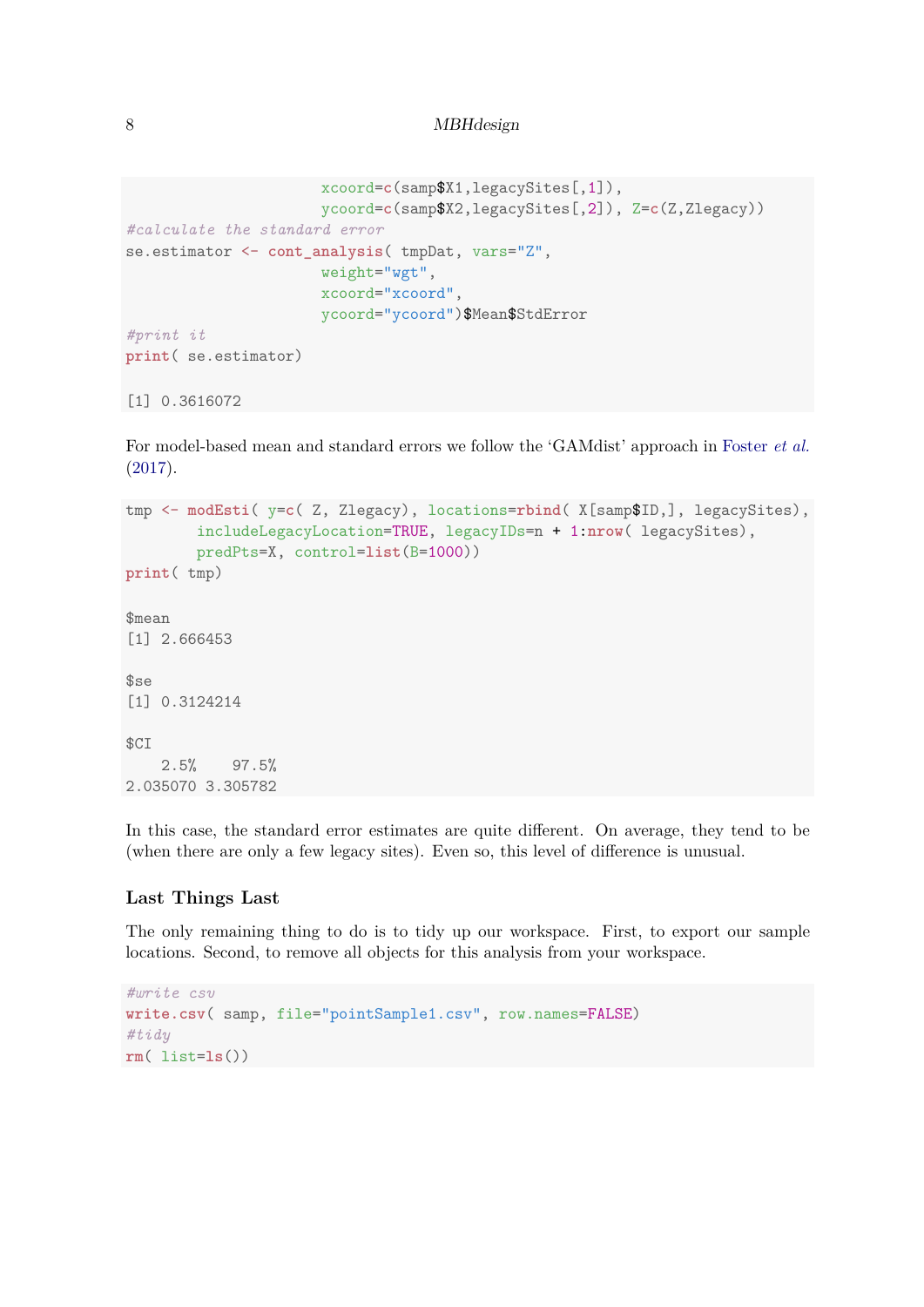### **Transect-Based Surveys**

Let's now pretend that we want to generate  $n = 10$  **transect** locations over a grid of points (representing the centres of a tessellation). We will use the methods described in [Foster](#page-16-1) *et al.* [\(in prep\)](#page-16-1). The transects are linear and are each of length 0.15, and the grid of points consists of  $N = 100 \times 100 = 10000$  points in 2-dimensional space (spanning the interval [0, 1] in both dimensions). For this example, we generate all information about the survey area and inclusion probabilities but in a real application, most of this information is likely to come from file (e.g. a shapefile).

A small word of warning: this example will take a little while to run. Sorry. Whilst choices have been made to reduce the computation, at the expense of accuracy, the computation is still quite intensive.

Another note of warning: while the random number seed is set, different versions of R may produce different results. This is due to R evoloving. In particular, R/3.6 could be quite different from R/3.5.

```
set.seed( 747) #I'm currently on a 787, so it *almost* seems appropriate
#number of transects
n < - 10#number of points to sample from
N < - 100^{\circ}2#the sampling grid (offset so that the edge locations have same area)
offsetX <- 1/(2*sqrt( N))
my.seq <- seq( from=offsetX, to=1-offsetX, length=sqrt(N))
X <- expand.grid( my.seq, my.seq)
colnames( X) <- c("X1","X2")
```
#### **Inclusion Probabilities**

Here, like in the previous example, we are going to pretend that there is some gradient in the variance of the population under study. We stress that this is illustrative only. The transect probabilities are set-up to reflect this.

```
#non-uniform inclusion probabilities
inclProbs <- 1-exp(-X[,1])
#scaling to enforce summation to n
inclProbs <- n * inclProbs / sum( inclProbs)
#uniform inclusion probabilities would be inclProbs <- rep( n/N, times=N)
#visualise
image( x=unique( X[,1]), y=unique( X[,2]),
   z=matrix( inclProbs, nrow=sqrt(nrow(X)), ncol=sqrt(nrow( X))),
   main="(Undadjusted) Inclusion Probabilities",
   ylab=colnames( X)[2], xlab=colnames( X)[1])
```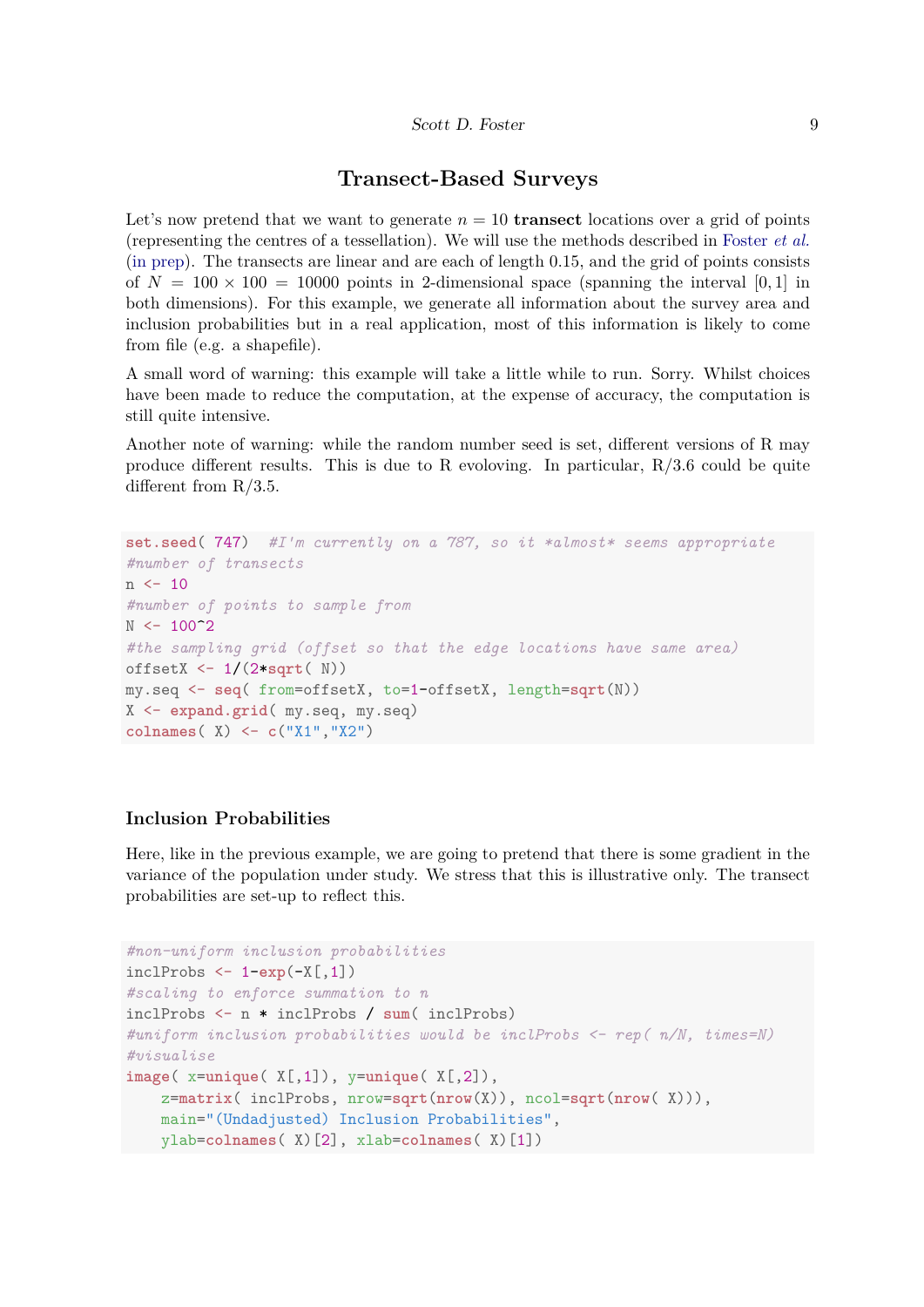

We will need to tell the transect sampling function some information about the size and shape of the transects. For this purpose, the transects should be thought of as a set of points (arranged on a line for a linear transect). For the particular case of linear transects the sampling function transectSamp arranges this for us, but we still need to give some information. The choices made here are compromised in favour of speed-of-execution rather than accuracy. In a real (and final) design, you may want to consider finer resolutions. These are the only control options needed in this example, but we note that there are others, which mostly control different aspects of the algorithm (not the transect setup itself).

```
#my.control is a list that contains
my.control <- list(
  #the type of transect
  transect.pattern="line",
  #the length of transect
  line.length=0.15,
  #the number of points that define the transect
  transect.nPts=15,
  #the number of putative directions that a transect can take
  nRotate=9
)
```
#### **Take the Transect Sample**

The sample is obtained by a relatively straight-forward call. They are also plotted over the inclusion probabilities.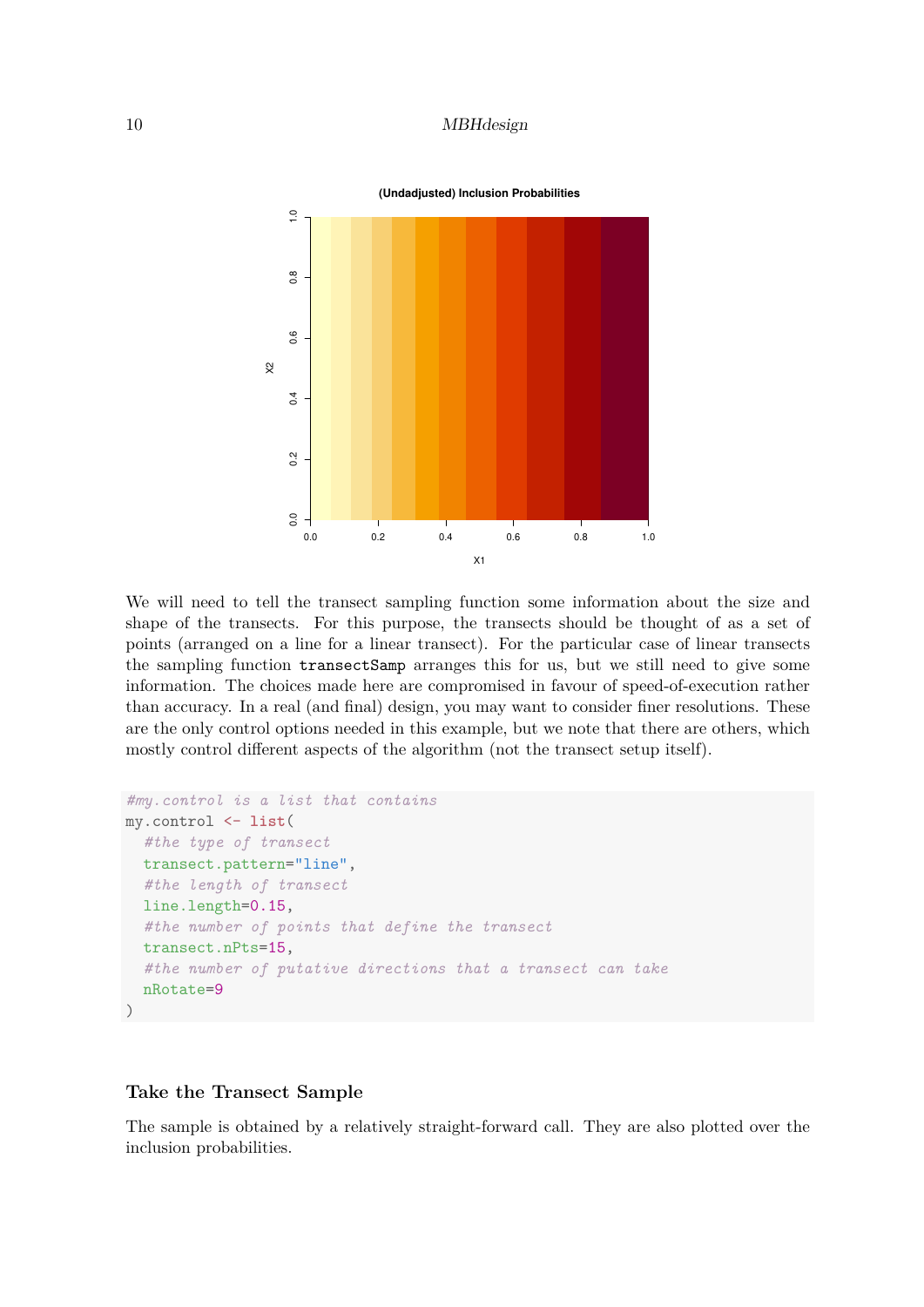```
#take the transect sample
samp <- transectSamp( n=n, potential.sites=X, inclusion.probs=inclProbs,
                    control=my.control)
image( x=unique( X[,1]), y=unique( X[,2]),
    z=matrix( inclProbs, nrow=sqrt(nrow(X)), ncol=sqrt(nrow( X))),
   main="(Undadjusted) Inclusion Probabilities",
    sub="10 Transects",
    ylab=colnames( X)[2], xlab=colnames( X)[1])
points( samp$points[,5:6], pch=20, cex=0.6)
```


**(Undadjusted) Inclusion Probabilities**

### **Last Things Last**

The only remaining thing to do is to tidy up our workspace. First, to export our sample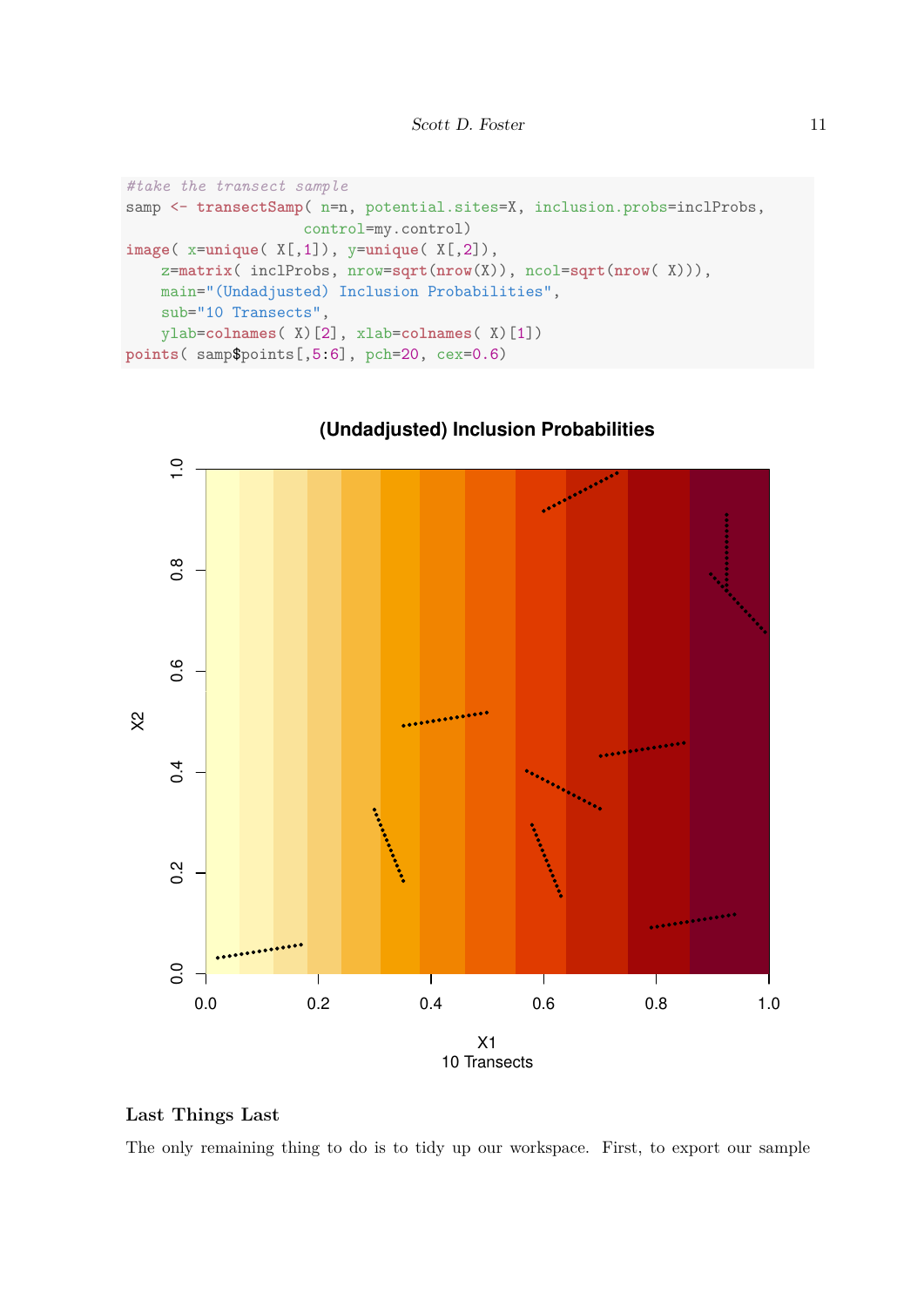locations. Second, to remove all objects for this analysis from your workspace.

```
#write csv
write.csv( samp$transect, file="transectSample1.csv", row.names=FALSE)
#tidy
rm( list=ls())
```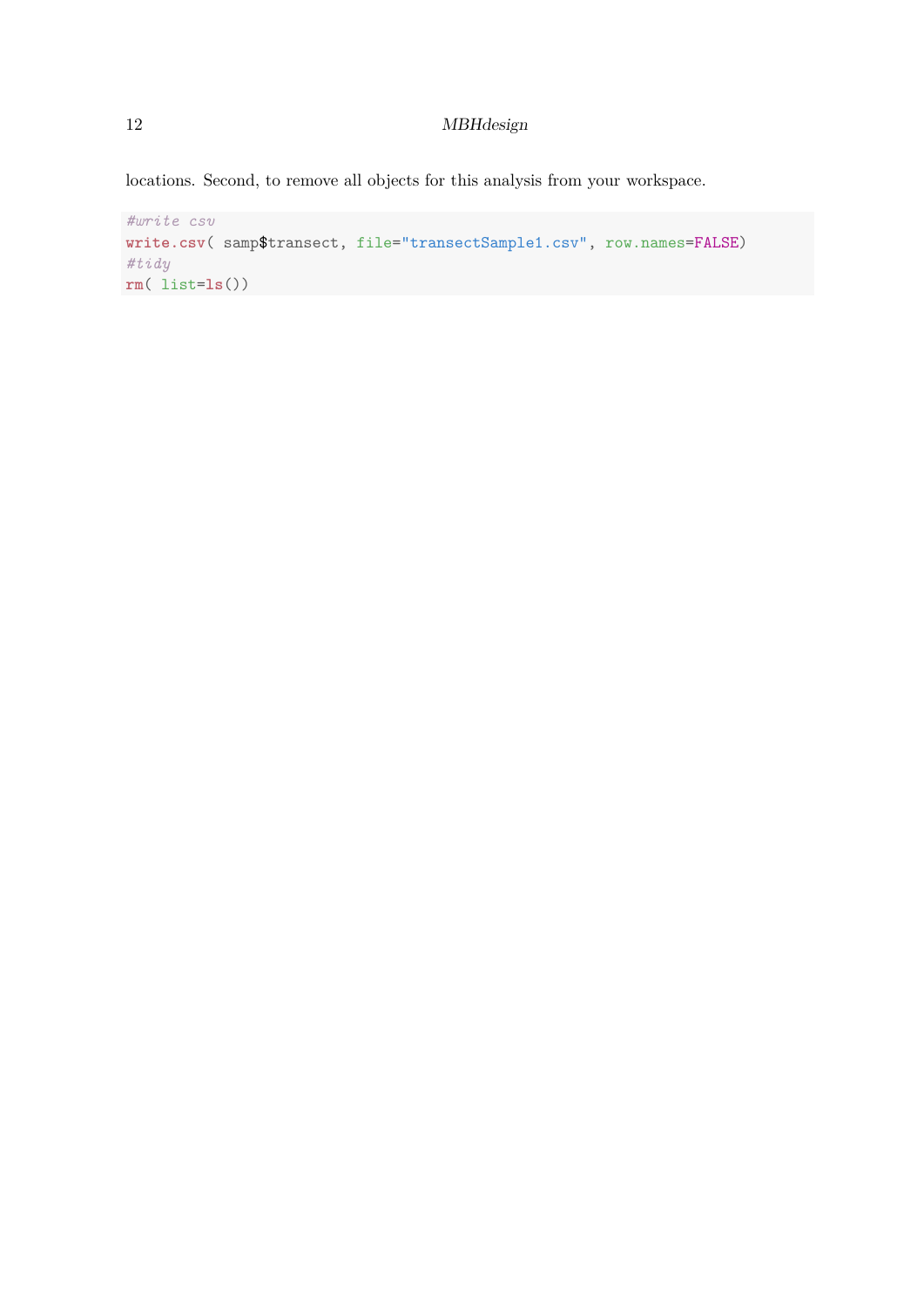# **A Harder/Constrained Transect-Based Survey**

The design problem described in the previous section is pretty straight-forward as the sample space doesn't have any constraints upon it. Here, we make things more complicated in this respect, by forcing transects to go down-hill. This mimics towed-platforms, such as underwater image tools, and was enforced in the seamount example in [Foster](#page-16-1) *et al.* [\(in prep\)](#page-16-1). As an illustration, we utilise the volcano altitude dataset from the excellent MASS package [\(Venables and Ripley 2002\)](#page-16-8). The inclusion probabilities here are assumed to be uniform, so that the transects will be spatially-balanced, and even, throughout the study area.

Forcing down-hill transects isn't the only type of constraint. However, it is illustrative. Another type of constraint that we regularly encounter is, when sampling some certain types of seamounts, the desire to run the transects from 'peak-to-base' so that all transects must start at the highest point of the seamount. This kind of constraint can be incorporated within MBHdesign using the function findTransFromPoint, which only allows transects from a specified set of points.

```
library( MASS) #for the data
library( fields) #for image.plot
library( MBHdesign) #for the spatial design and constraints
set.seed( 717) #Last plan I was on
#number of transects
n \le -20#load the altitude data
data( volcano) #this is a matrix
n.x <- nrow( volcano)
n.y <- ncol( volcano)
image.plot( x=1:n.x, y=1:n.y, z=volcano, main="Mountain Height (m)", asp=1)
#format for MBHdesign functions
pot.sites <- expand.grid( x=1:n.x, y=1:n.y)
pot.sites$height <- as.vector( volcano)
#details of the transects (see Details section in ?transectSamp)
vol.control <- list( transect.pattern="line", transect.nPts=10,
                     line.length=7, nRotate=11, mc.cores=1)
#In a real application, transect.nPts and nRotate may need to be increased
#1 cores have been used to ensure generality for all computers. Use more to speed things up
```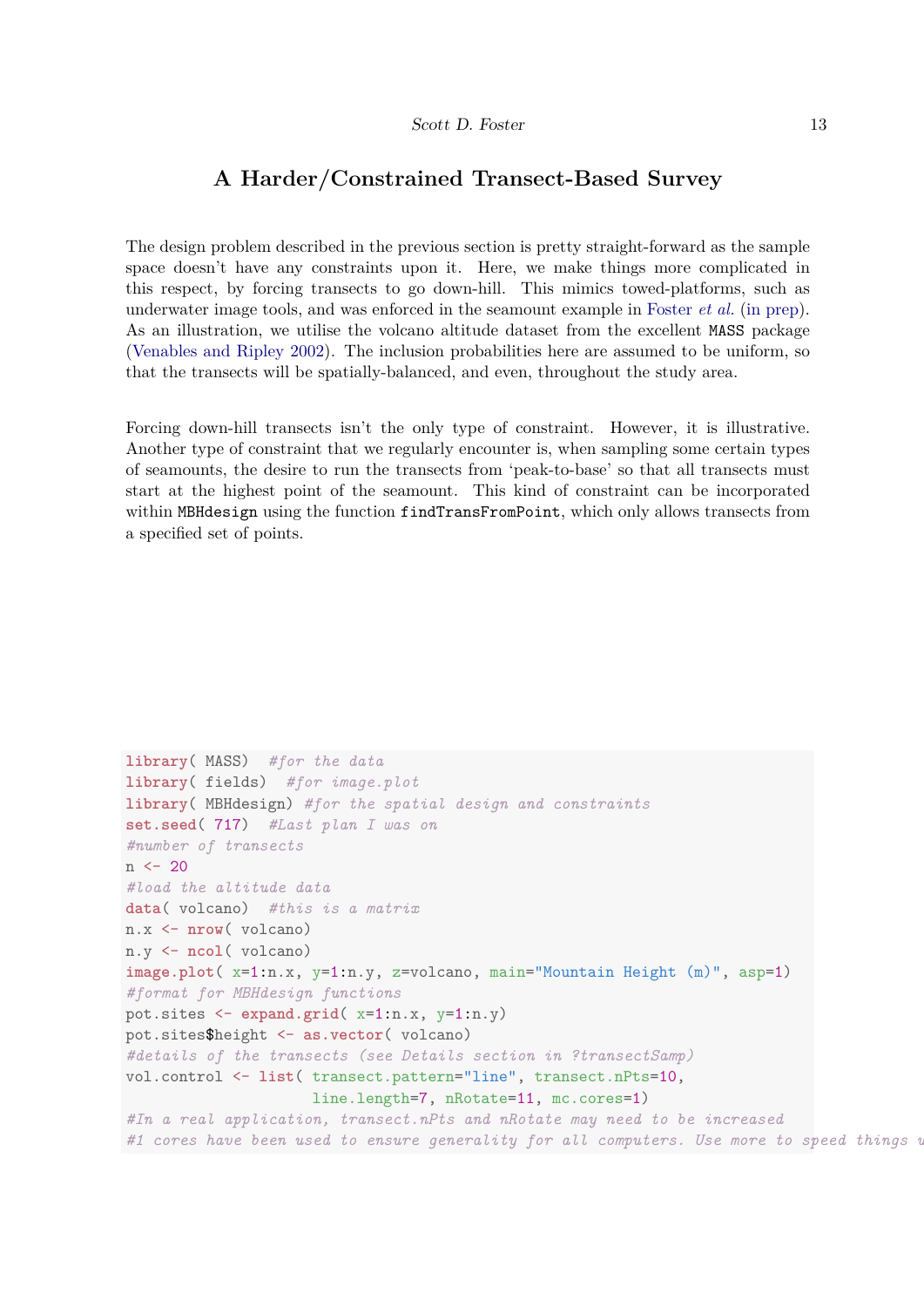



So, that is the data. Note that there are locations where transects could descent and then ascend. The 'hole' (crater) in the middle of the mountain is the largest and most obvious example. To avoid transects that ascend and descend, we use an MBHdesign function

```
vol.constraints <- findDescendingTrans(
 potential.sites = pot.sites[,c("x","y")], bathy=pot.sites$height,
 in.area=rep( TRUE, nrow( pot.sites)), control=vol.control)
#this is a matrix with nrow given by the number of sites and ncol by
# the number of rotations around each site
print( dim( vol.constraints))
[1] 5307 11
#The contents describe how the transect lays over the landscape
#So, there are 15592 putative transects that ascend and descend
# (and can't be used in the sample)
table( as.vector( vol.constraints))
        descend descendAndNA_NaN upAndDown
          34397 8388 15592
```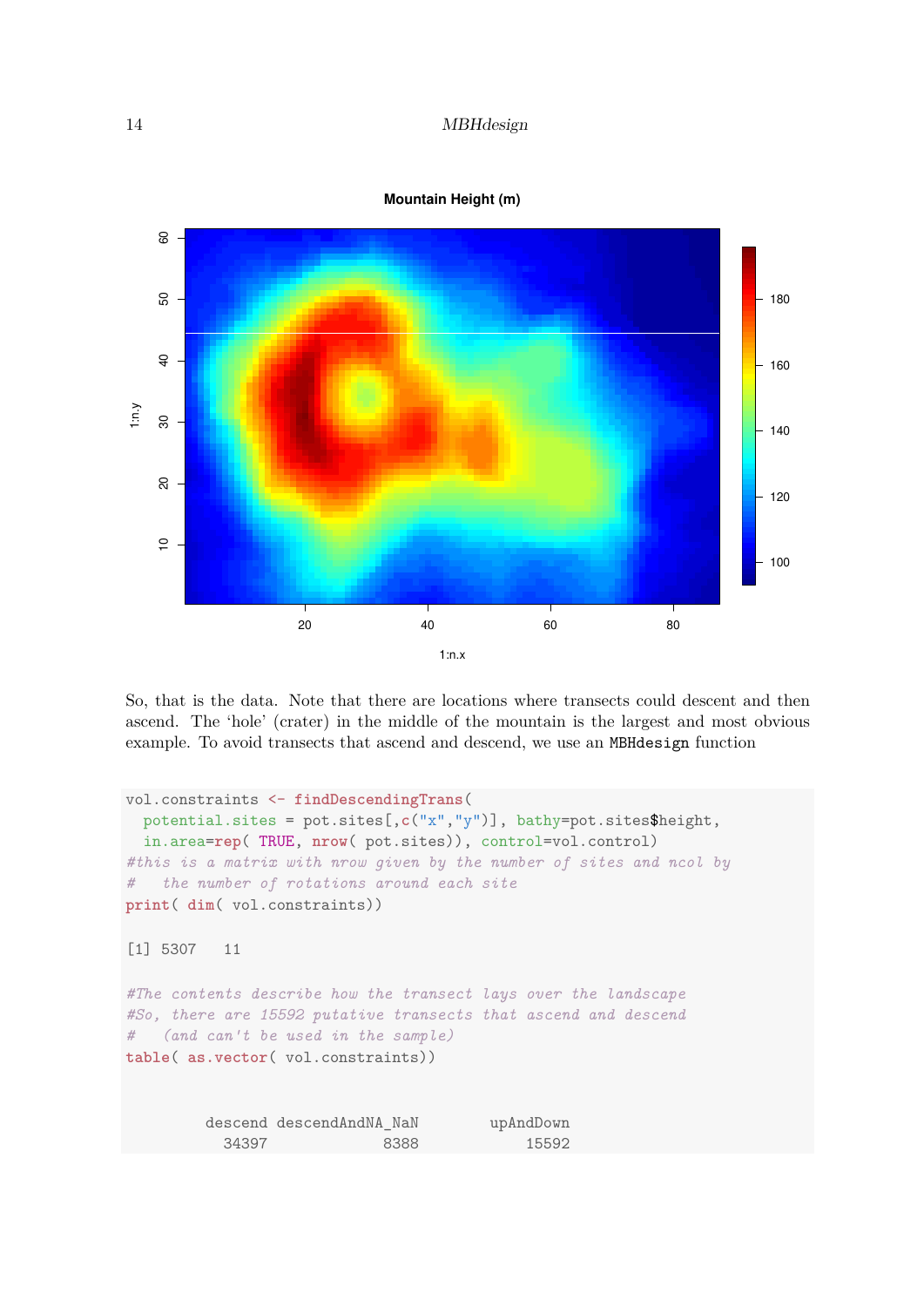```
#convert to TRUE/FALSE
#Note that the final possible transect type ('descendAndNA') is
# not present in these data
#If present, we would have to decide to sample these or not
vol.constraints.bool <- matrix( FALSE, nrow=nrow( vol.constraints),
                                ncol=ncol( vol.constraints))
vol.constraints.bool[vol.constraints %in% c("descend")] <- TRUE
#Let's get a visual to see what has just been done.
tmpMat <- matrix( apply( vol.constraints.bool, 1, sum), nrow=n.x, ncol=n.y)
image.plot( x=1:n.x, y=1:n.y, z=tmpMat,
           main="Number of Transects",
            sub="Transects centered at cell (max 11)", asp=1)
#There aren't any transects that are centred on ridges or depressions.
```


#### **Number of Transects**

The task is to now sample the reduced sampling frame. Fortunately, with the constraint matrix just produced, this is pretty easy.

```
#take the sample
volSamp <- transectSamp( n=n, potential.sites=pot.sites[,c("x","y")],
                         control=vol.control,
                         constrainedSet=vol.constraints.bool)
#visualise the sample
```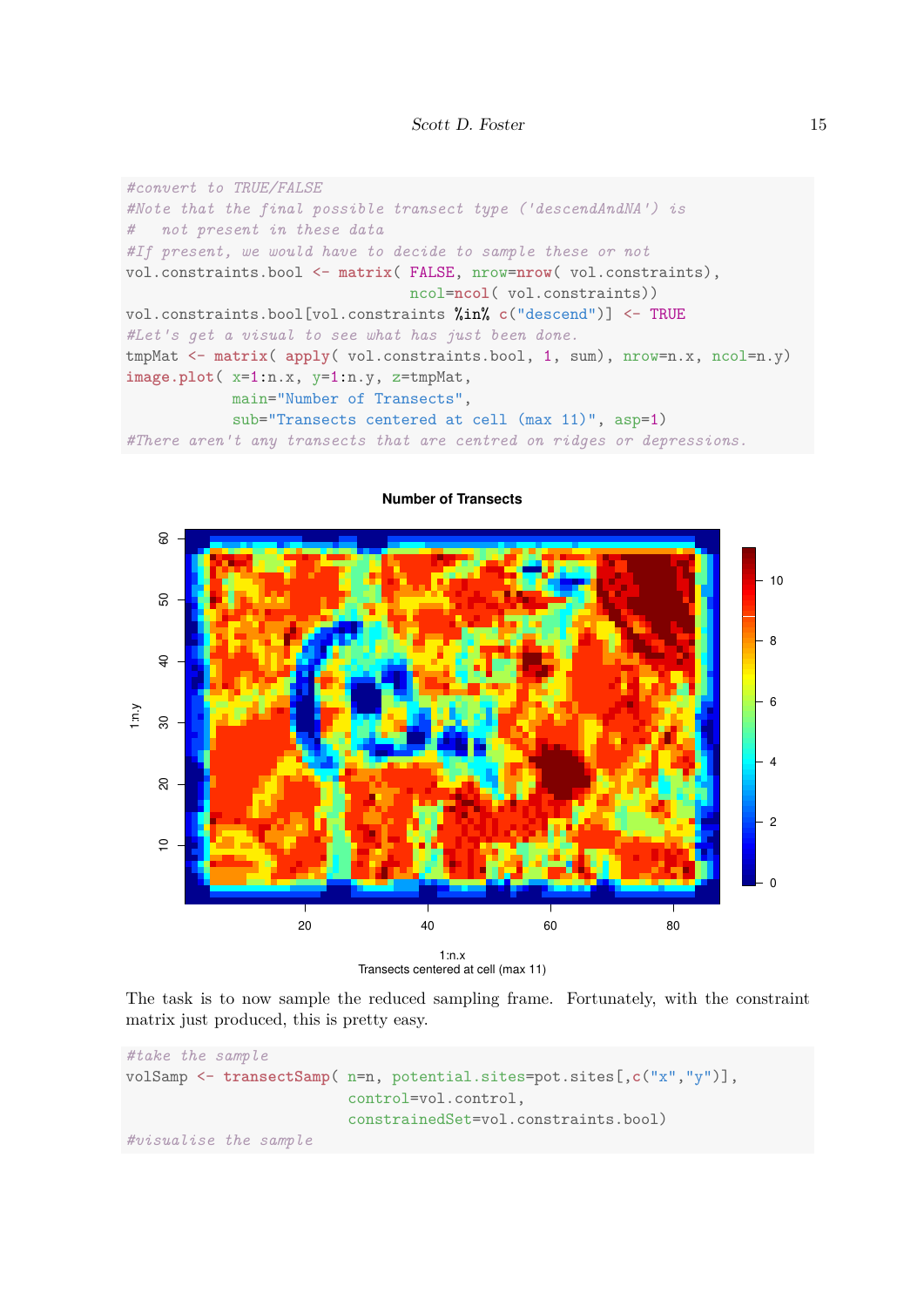```
image.plot( x=1:n.x, y=1:n.y, z=volcano,
            main="Uniform Probability Transect Sample", asp=1)
points( volSamp$points[,c("x","y")], pch=20)
```


#### **Uniform Probability Transect Sample**

The only remaining thing to do is to tidy up our workspace. First, to export our sample locations. Second, to remove all objects for this analysis from your workspace.

```
#write csv
write.csv( volSamp$transect, file="volcanoSample1.csv", row.names=FALSE)
#tidy
rm( list=ls())
```
# **1. Acknowledgements**

This work was undertaken for the Marine Biodiversity Hub, a collaborative partnership supported through funding from the Australian Government's National Environmental Science Program. Our goal is to assist decision-makers to understand, manage and conserve Australia's environment by funding world-class biodiversity science. NESP Marine Biodiversity Hub partners include the Institute for Marine and Antarctic Studies, University of Tasmania; CSIRO, Geoscience Australia, Australian Institute of Marine Science, Museum Victoria, Charles Darwin University, University of Western Australia, NSW Office of Environment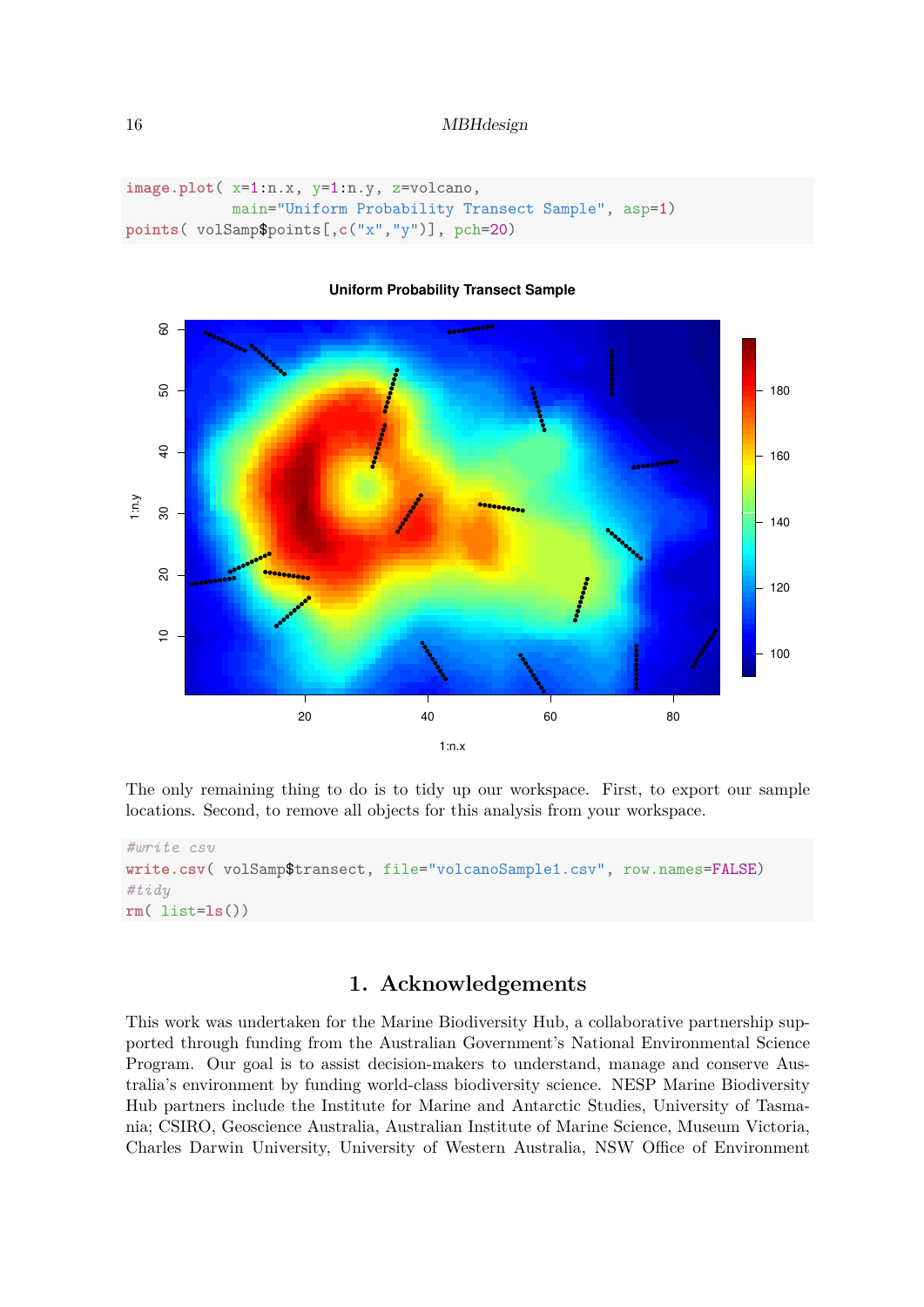and Heritage, NSW Department of Primary Industries and the Integrated Marine Observing System.

### **References**

- <span id="page-16-6"></span>Dumelle M, Kincaid TM, Olsen AR, Weber MH (2021). *spsurvey: Spatial Sampling Design and Analysis*. R package version 5.0.1.
- <span id="page-16-2"></span>Foster S, Hosack G, Lawrence E, Przeslawski R, Hedge P, Caley M, Barrett N, Williams A, Li J, Lynch T, Dambacher J, Sweatman H, Hayes K (2017). "Spatially balanced designs that incorporate legacy sites." *Methods in Ecology and Evolution*, pp.  $n/a-n/a$ . ISSN 2041-210X. [doi:10.1111/2041-210X.12782](https://doi.org/10.1111/2041-210X.12782). URL <http://dx.doi.org/10.1111/2041-210X.12782>.
- <span id="page-16-1"></span>Foster S, Hosack G, Monk J, Lawrence E, Barrett N, Williams A, Przeslawski R (in prep). "Spatially-Balanced Designs for Transect-Based Surveys."
- <span id="page-16-3"></span>Grafström A, Tillé Y (2013). "Doubly balanced spatial sampling with spreading and restitution of auxiliary totals." *Environmetrics*, **24**(2), 120–131. ISSN 1099-095X. [doi:](https://doi.org/10.1002/env.2194) [10.1002/env.2194](https://doi.org/10.1002/env.2194). URL <http://dx.doi.org/10.1002/env.2194>.
- <span id="page-16-5"></span>Horvitz D, Thompson D (1952). "A Generalization of Sampling Without Replacement From a Finite Universe." *Journal of the American Statistical Association*, **47**(260), 663–685. ISSN 01621459. URL <http://www.jstor.org/stable/2280784>.
- <span id="page-16-0"></span>Robertson BL, Brown JA, McDonald T, Jaksons P (2013). "BAS: Balanced Acceptance Sampling of Natural Resources." *Biometrics*, **69**(3), 776–784. ISSN 1541-0420. [doi:](https://doi.org/10.1111/biom.12059) [10.1111/biom.12059](https://doi.org/10.1111/biom.12059). URL <http://dx.doi.org/10.1111/biom.12059>.
- <span id="page-16-7"></span>Stevens D, Olsen A (2003). "Variance estimation for spatially balanced samples of environmental resources." *Environmetrics*, **14**(6), 593–610. ISSN 1099-095X. [doi:10.1002/env.](https://doi.org/10.1002/env.606) [606](https://doi.org/10.1002/env.606). URL <http://dx.doi.org/10.1002/env.606>.
- <span id="page-16-4"></span>Taylor L (1961). "Aggregation, Variance and the Mean." *Nature*, **189**(4766), 732–735. URL <http://dx.doi.org/10.1038/189732a0>.
- <span id="page-16-8"></span>Venables W, Ripley B (2002). *Modern Applied Statistics with S. Fourth Edition*. Springer.

# **2. Appendix**

#### **2.1. Computational details**

This vignette was created using the following R and add-on package versions

- R version 4.1.2 (2021-11-01), x86\_64-pc-linux-gnu
- Locale: LC\_CTYPE=en\_AU.UTF-8, LC\_NUMERIC=C, LC\_TIME=en\_AU.UTF-8, LC\_COLLATE=C, LC\_MONETARY=en\_AU.UTF-8, LC\_MESSAGES=en\_AU.UTF-8, LC\_PAPER=en\_AU.UTF-8, LC\_NAME=C, LC\_ADDRESS=C, LC\_TELEPHONE=C, LC\_MEASUREMENT=en\_AU.UTF-8, LC\_IDENTIFICATION=C